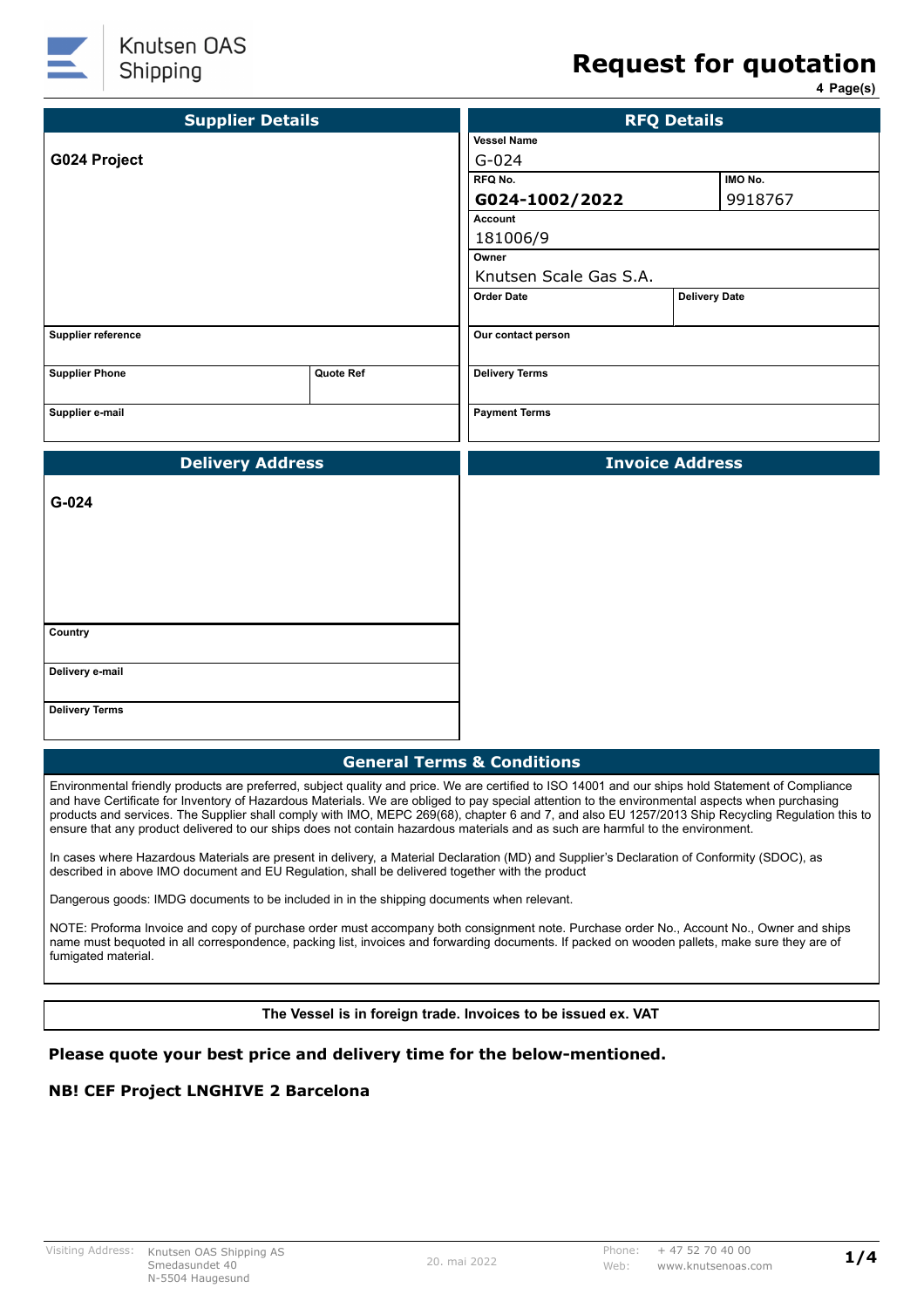

# **Request for quotation**

#### **G024-1002/2022**

|               |                                        |         |                               |                                 |                                 | 2/4 |
|---------------|----------------------------------------|---------|-------------------------------|---------------------------------|---------------------------------|-----|
|               | Items below are ordered for component: |         |                               |                                 | <b>Component Specification:</b> |     |
| Name          |                                        |         | : 651.01 - Gas Engine No 1    |                                 |                                 |     |
| Maker         | : Siemens Energy AG                    |         |                               |                                 |                                 |     |
| Type          | : SGE-56SL                             |         |                               |                                 |                                 |     |
| Serial No:    |                                        |         |                               |                                 |                                 |     |
| L.no          |                                        | Qty UOM | <b>Description</b>            |                                 | <b>Suppliers Reference</b>      |     |
|               |                                        |         |                               |                                 |                                 |     |
|               |                                        | 2 PCE   | Air filter                    |                                 |                                 |     |
|               |                                        |         | Maker:<br>Part No:            | Siemens Energy AG<br>7650282    |                                 |     |
|               |                                        |         |                               |                                 |                                 |     |
|               |                                        | 2 PCE   | Air filter                    |                                 |                                 |     |
|               |                                        |         | Maker:                        | Siemens Energy AG               |                                 |     |
|               |                                        |         | Part No:                      | 7650281                         |                                 |     |
|               |                                        | 1 SET   |                               | Cyl. head recond. set           |                                 |     |
|               |                                        |         | Maker:                        | Siemens Energy AG               |                                 |     |
|               |                                        |         | Part No:                      | 1977360                         |                                 |     |
|               |                                        |         |                               |                                 |                                 |     |
|               |                                        | 1 PCE   | Cyl. liner                    |                                 |                                 |     |
|               |                                        |         | Maker:<br>Part No:            | Siemens Energy AG<br>1910550    |                                 |     |
|               |                                        |         |                               |                                 |                                 |     |
|               |                                        | 1 SET   |                               | <b>Cylinder head (complete)</b> |                                 |     |
|               |                                        |         | Maker:                        | Siemens Energy AG               |                                 |     |
|               |                                        |         | Part No:                      | 1910B70                         |                                 |     |
|               |                                        | 1 SET   |                               | Gasket set, cyl. head           |                                 |     |
|               |                                        |         | Maker:                        | Siemens Energy AG               |                                 |     |
|               |                                        |         | Part No:                      | 1975600                         |                                 |     |
|               |                                        |         |                               |                                 |                                 |     |
|               |                                        | 1 SET   |                               | Gasket set, cylinder            |                                 |     |
|               |                                        |         | Maker:<br>Part No:            | Siemens Energy AG<br>1975620    |                                 |     |
|               |                                        |         |                               |                                 |                                 |     |
|               |                                        | 1 PCE   |                               | Half effect pick up             |                                 |     |
|               |                                        |         | Maker:                        | Siemens Energy AG               |                                 |     |
|               |                                        |         | Part No:                      | 7664421                         |                                 |     |
|               |                                        | 1 PCE   | <b>Pickup</b>                 |                                 |                                 |     |
|               |                                        |         | Maker:                        | Siemens Energy AG               |                                 |     |
|               |                                        |         | Part No:                      | 7664307                         |                                 |     |
|               |                                        | 1 SET   |                               | Piston ring set                 |                                 |     |
|               |                                        |         | Maker:                        | Siemens Energy AG               |                                 |     |
|               |                                        |         | Part No:                      | 1915280                         |                                 |     |
|               |                                        |         |                               |                                 |                                 |     |
|               |                                        | 1 SET   |                               | Piston set, complete            |                                 |     |
|               |                                        |         | Maker:                        | Siemens Energy AG               |                                 |     |
|               |                                        |         | Part No:                      | 1915560                         |                                 |     |
|               | Items below are ordered for component: |         |                               |                                 | <b>Component Specification:</b> |     |
| Name          |                                        |         | : 651.03 - Diesel Engine No 3 |                                 |                                 |     |
| Maker<br>Type | : Siemens Energy AG<br>: SLE-36ST      |         |                               |                                 |                                 |     |
| Serial No :   |                                        |         |                               |                                 |                                 |     |
|               |                                        |         |                               |                                 |                                 |     |
| L.no          |                                        | Qty UOM | <b>Description</b>            |                                 | <b>Suppliers Reference</b>      |     |
|               |                                        | 1 PCE   | Air filter                    |                                 |                                 |     |
|               |                                        |         | Maker:                        | Siemens Energy AG               |                                 |     |
|               |                                        |         | Part No:                      | 7650038                         |                                 |     |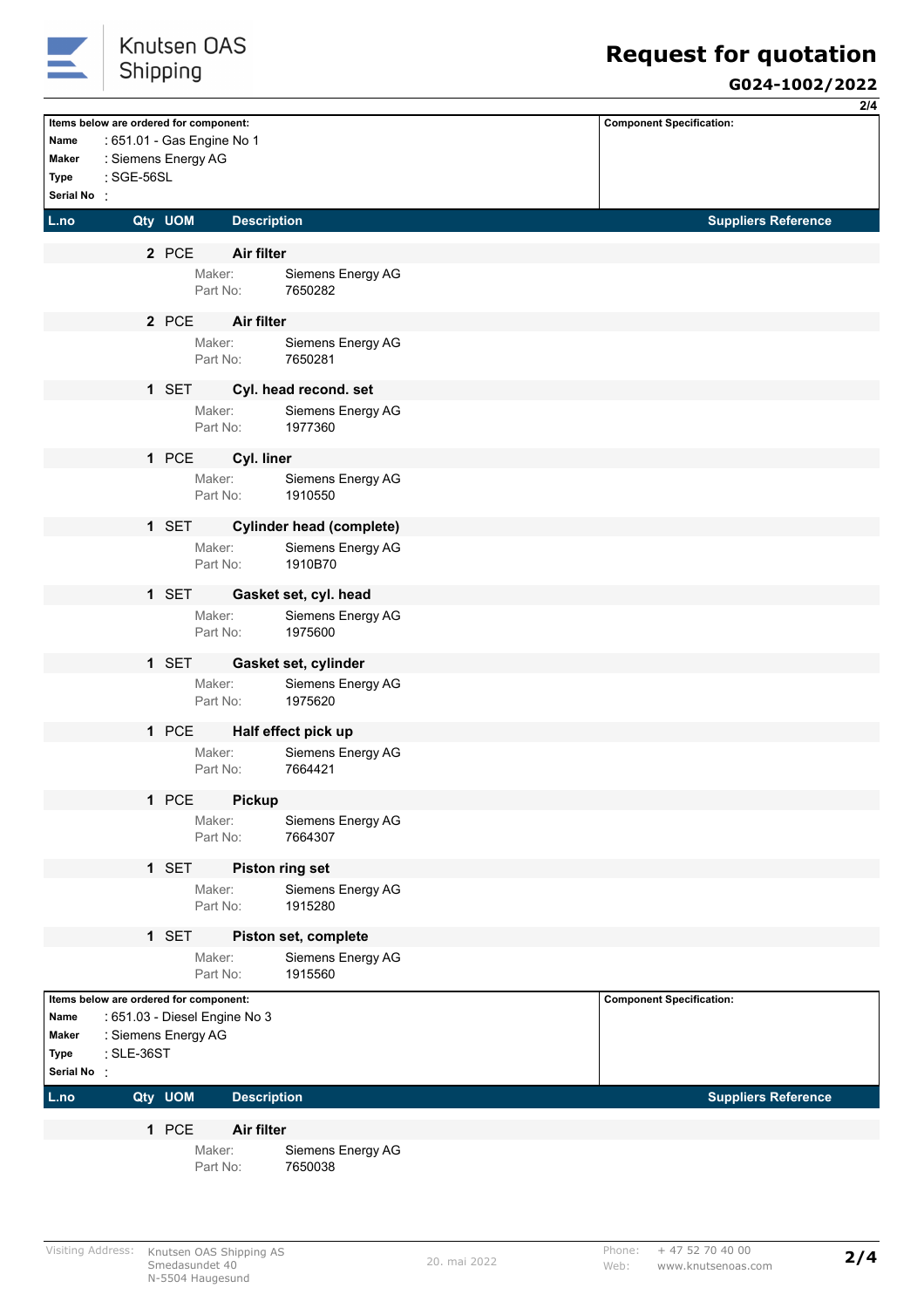

## Knutsen OAS Shipping

### **G024-1002/2022**

|      |               |                      |                                                      | 3/4                        |
|------|---------------|----------------------|------------------------------------------------------|----------------------------|
| L.no | Qty UOM       | <b>Description</b>   |                                                      | <b>Suppliers Reference</b> |
|      | 2 PCE         |                      | Centr. oil filter kit                                |                            |
|      |               | Maker:               | Siemens Energy AG                                    |                            |
|      |               | Part No:             | 7650336                                              |                            |
|      | 1 Pce         |                      | <b>COMPLET INJECTOR</b>                              |                            |
|      |               | Maker:               | Siemens Energy AG                                    |                            |
|      |               | Type:<br>Part No:    | SLE-36ST<br>QXD:0007660860                           |                            |
|      |               |                      |                                                      |                            |
|      | 1 SET         |                      | Cyl. head recond. set                                |                            |
|      |               | Maker:<br>Part No:   | Siemens Energy AG<br>1677700                         |                            |
|      |               |                      |                                                      |                            |
|      | 1 PCE         | Cyl. liner<br>Maker: |                                                      |                            |
|      |               | Part No:             | Siemens Energy AG<br>1610310                         |                            |
|      |               |                      |                                                      |                            |
|      | 1 SET         | Maker:               | <b>Cylinder head (complete)</b><br>Siemens Energy AG |                            |
|      |               | Part No:             | 1610C80                                              |                            |
|      | 1 PCE         |                      | Electrc. starter                                     |                            |
|      |               | Maker:               | Siemens Energy AG                                    |                            |
|      |               | Part No:             | 7618124                                              |                            |
|      | 6 PCE         | <b>Fuel filter</b>   |                                                      |                            |
|      |               |                      | Maker: Siemens Energy AG                             |                            |
|      |               | Part No:             | 7650310                                              |                            |
|      | 1 PCE         |                      | Gasket set, cyl. liner                               |                            |
|      |               | Maker:               | Siemens Energy AG                                    |                            |
|      |               | Part No:             | 1675970                                              |                            |
|      | 1 SET         |                      | <b>Main bearing</b>                                  |                            |
|      |               | Maker:               | Siemens Energy AG                                    |                            |
|      |               | Part No:             | 1610850                                              |                            |
|      | 3 PCE         | <b>Nozzle</b>        |                                                      |                            |
|      |               | Maker:               | Siemens Energy AG                                    |                            |
|      |               | Part No:             | 7661163                                              |                            |
|      | 1 PCE         |                      | <b>Nozzle tester</b>                                 |                            |
|      |               | Maker:               | Siemens Energy AG                                    |                            |
|      |               | Part No:             | 24                                                   |                            |
|      | <b>15 PCE</b> |                      | Oil centr. paper filter                              |                            |
|      |               | Maker:<br>Part No:   | Siemens Energy AG<br>7650343                         |                            |
|      |               |                      |                                                      |                            |
|      | 9 PCE         | Oil filter           |                                                      |                            |
|      |               | Maker:<br>Part No:   | Siemens Energy AG<br>7650416                         |                            |
|      |               |                      |                                                      |                            |
|      | 1 PCE         |                      | Oil thermostatic                                     |                            |
|      |               | Maker:<br>Part No:   | Siemens Energy AG<br>W211887A                        |                            |
|      |               |                      |                                                      |                            |
|      | 1 SET         |                      | Piston ring set                                      |                            |
|      |               | Maker:<br>Part No:   | Siemens Energy AG<br>1616180                         |                            |
|      |               |                      |                                                      |                            |
|      |               |                      |                                                      |                            |